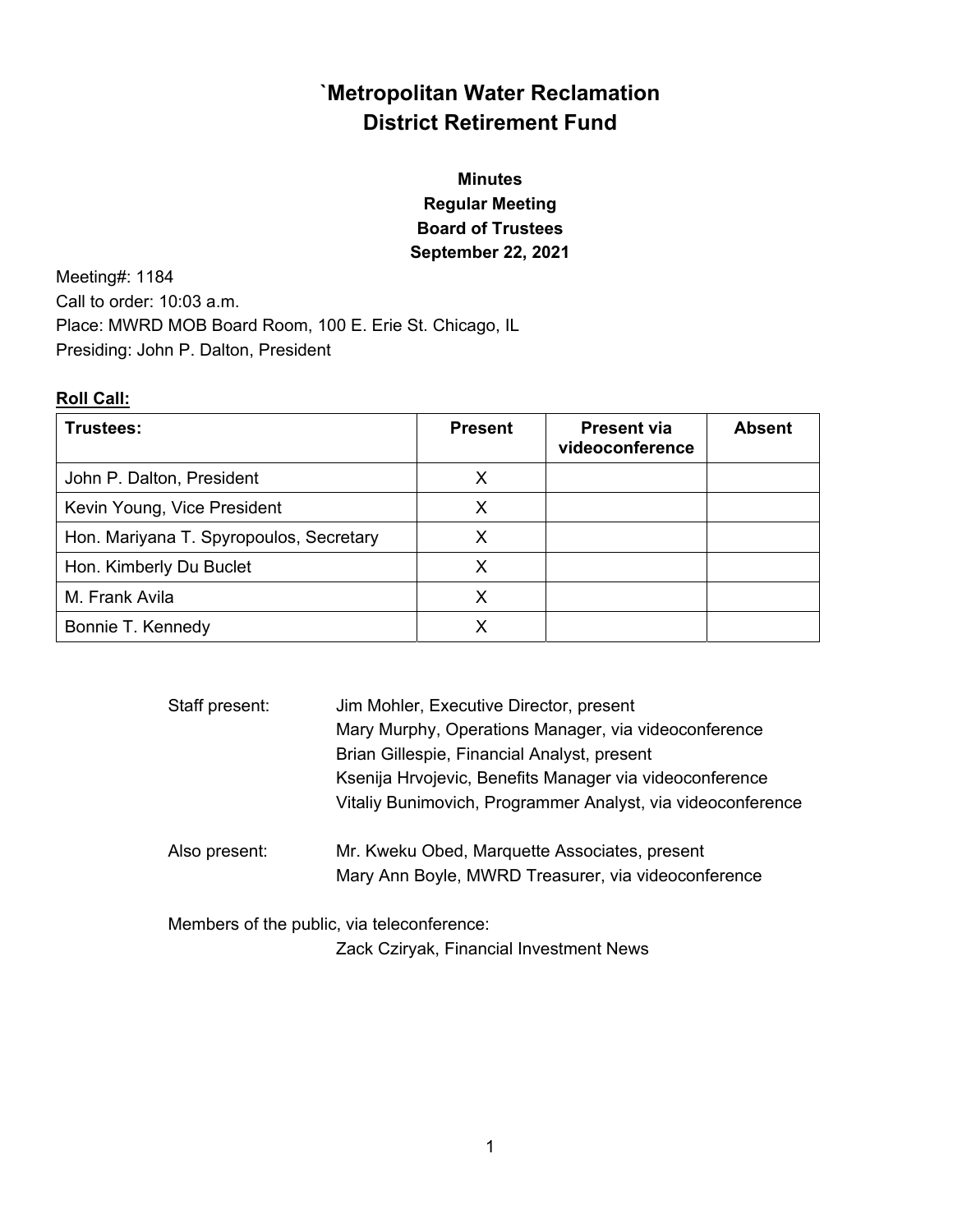# **Roll Call**

President Dalton conducted a roll call.

## **Meeting attendance**

To ensure that the minutes of the meeting are properly recorded, anyone attending the meeting via teleconference outside the Board members, Fund consultants, and pertinent Fund staff, were asked to identify themselves and affiliation, if any.

## **Public Comment**

President Dalton solicited public comments; there were none.

# **Regular Business**

#### Approval Regular Meeting Minutes – 8/25/21

*Motion to approve by Commissioner Spyropoulos. Seconded by Vice President Young, unanimously approved by roll call vote.*

Approval Executive Session Minutes – 8/25/21, pursuant to ILCS 120/2(c)(7)

*Motion to approve and keep closed by Vice President Young. Seconded by Trustee Kennedy, unanimously approved by roll call vote.* 

## Approval of Meeting Agenda – 9/22/21

*Motion to approve by Vice President Young. Seconded by Trustee Kennedy, unanimously approved by roll call vote.* 

## **Consent Agenda**

#### Administrative Expenses, 15 items, \$118,325.90

*Motion to approve by Trustee Kennedy. Seconded by Vice President Young, unanimously approved by roll call vote.* 

Investment Expenses, none

## Employee Annuitants - 3 new retirees, \$17,104.56 total monthly

*Motion to approve by Commissioner Du Buclet. Seconded by Trustee Kennedy, unanimously approved by roll call vote.* 

Surviving Spouse & Child Annuitants – 3 new surviving spouse annuities, \$5,900.12 total monthly; 1 new child annuity, \$500.00 total monthly

*Motion to approve by Commissioner Spyropoulos. Seconded by Trustee Kennedy, unanimously approved by roll call vote.* 

## Refunds - 5 refunds, \$25,260.95

*Motion to approve by Trustee Kennedy. Seconded by Commissioner Du Buclet, unanimously approved by roll call vote.* 

## Duty Disability, benefits for 5 persons, \$168.43

*Motion to approve by Commissioner Du Buclet. Seconded by Trustee Kennedy, unanimously approved by roll call vote.*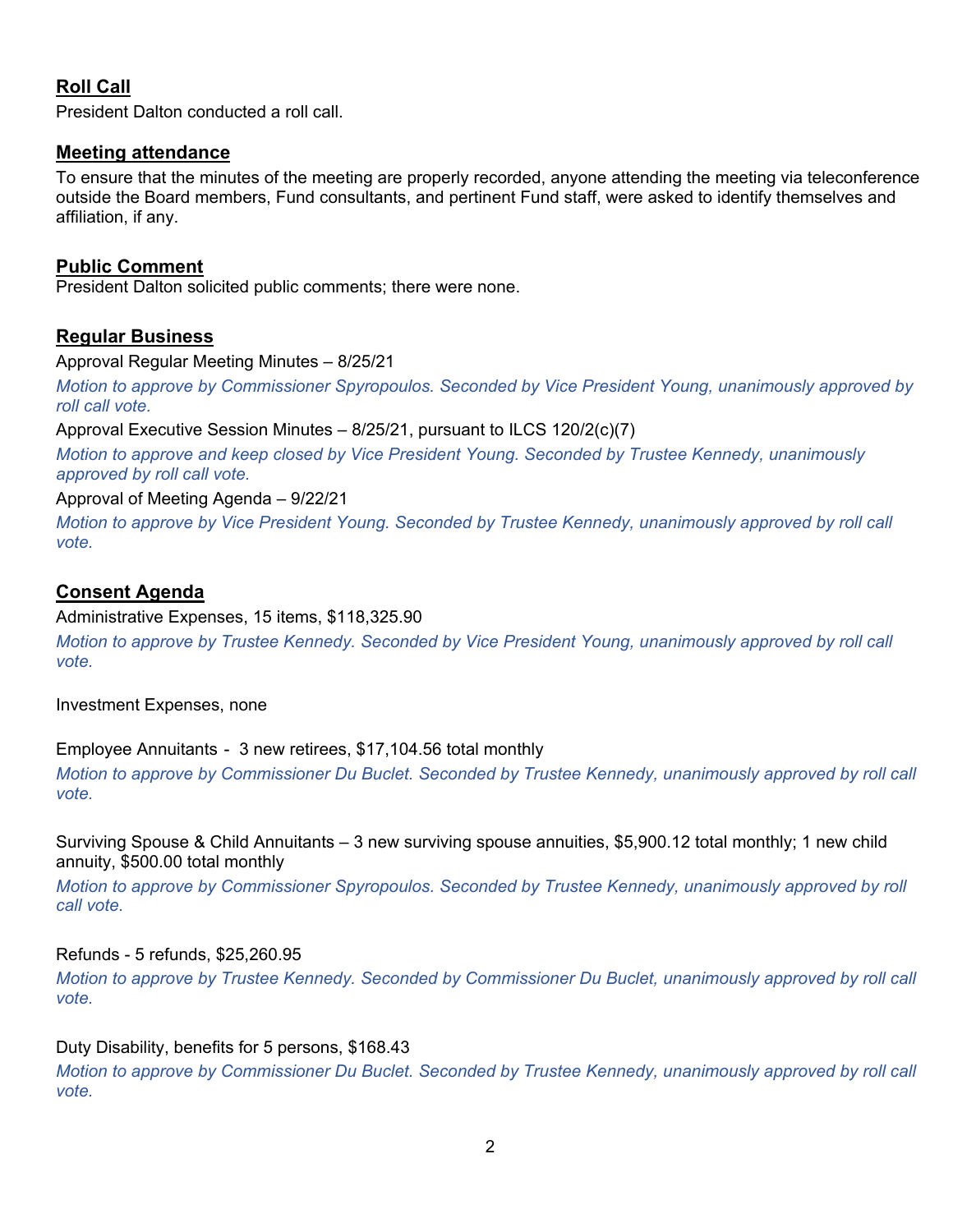# **Consent Agenda, continued**

Ordinary Disability, benefits for 6 persons, \$1,067.95

*Motion to approve by Vice President Young. Seconded by Trustee Kennedy, unanimously approved by roll call vote.*

# **Administrative**

## **Cash Allocation**

Mr. Mohler reported the following regarding necessary liquidity for upcoming disbursements.

## *For projected October 2021 disbursements of \$16.7M*

Mr. Mohler reported October 2021 disbursements are projected to be \$16.7M. The Board approved liquidation of \$15.5M SSgA S&P 500 Index (LCC) to honor them at the prior meeting; due to the receipt of Employer Contributions, only about \$4.5M would be required from the SSgA S&P 500 Index.

## *For projected November 2021 disbursements of \$16.7M*

Mr. Mohler reported that November 2021 projected disbursements are \$16.7M. Fund staff projects \$15.2M of invested assets will need to be liquidated to honor them. Staff recommends needed liquidity from the following sources:

| <b>Investment Manager</b> | <b>Investment Mandate</b> | (\$M)   |
|---------------------------|---------------------------|---------|
| Ariel SMID                | S/MIDSMID Cap             | \$15.2M |

*Motion by Vice President Young to approve staff's recommendation for necessary liquidity. Seconded by Trustee Kennedy, unanimously approved by roll call vote.* 

# **Staff Administrative Update**

## **2021 Employee Trustee Election**

Mr. Mohler gave an update on the Employee Trustee Election. The Notice of Election was emailed to 111 MWRD section heads, each District employee, and was posted on the Fund's website. Petitions for interested candidates were available Tuesday, September  $7<sup>th</sup>$  – only one nominating petition was received; signatures were verified as per the Rules of Election. The Election Committee has certified the results.

*Motion by Trustee Kennedy to approve the declaration of John P. Dalton as duly elected Employee Trustee. Seconded by Commissioner Spyropoulos, approved by roll call vote (Ayes -5, Abstain – 1).* 

Mr. Mohler thanked Ms. Hrvojevic and Ms. Cuchra for their hard work on this year's Election process.

## **Elected Trustee Vacancy\***

This item was discussed in closed session. In open session the matter was deferred until the October 27<sup>th</sup> meeting of the Board.

# **Pension Administration System - Project Update**

Ms. Murphy reported that since the last meeting, Minimum Qualifications Interviews were conducted. Questions from the responders on the RFP have been answered. RFP responses are due October 8th.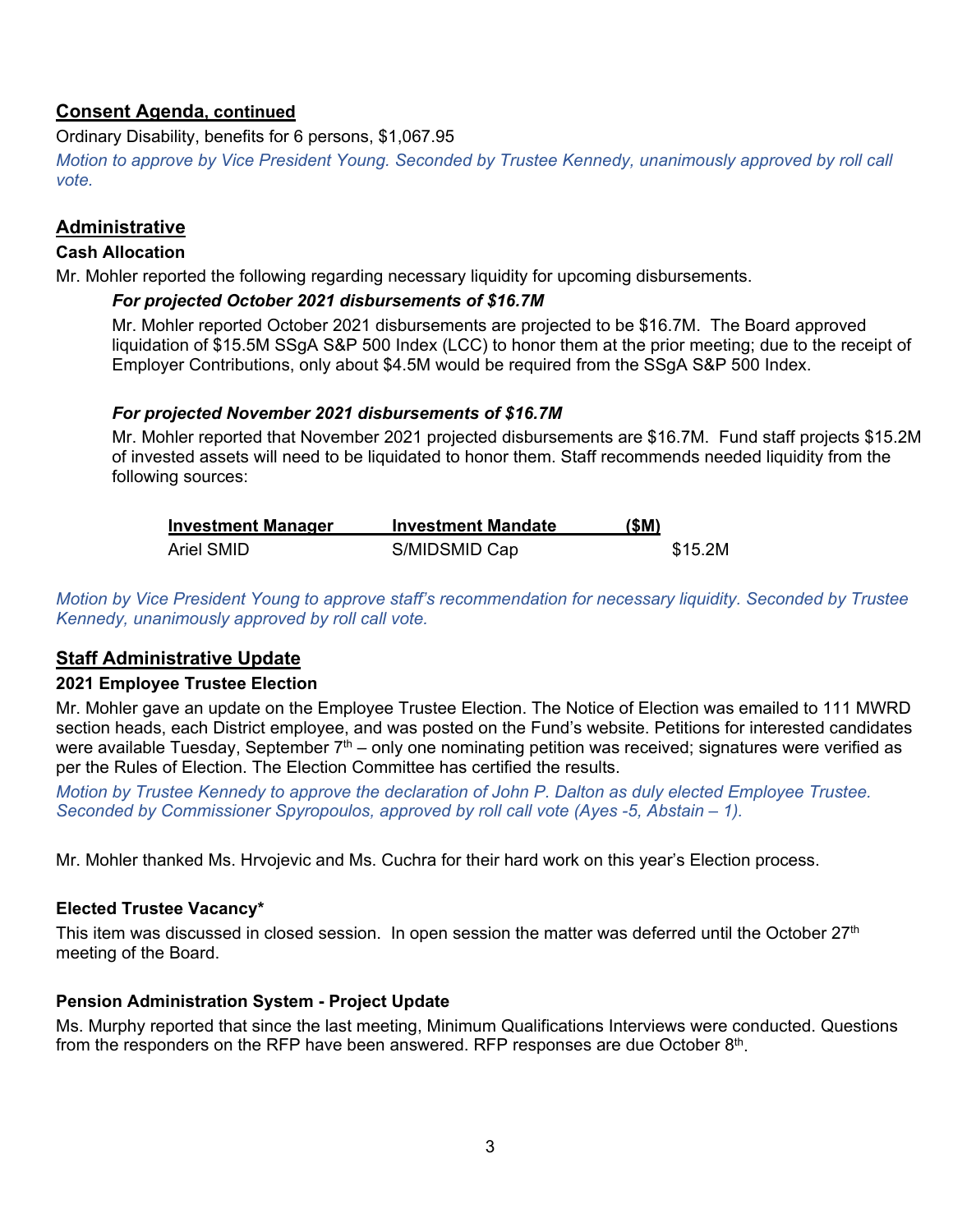# **Staff Administrative Update, continued**

## **RFP for Data Cleansing Services - Selection of Provider**

Ms. Murphy presented a summary and recommendation for the Data Cleansing Services RFP. RFP responses were received from four vendors by the due date of September 14<sup>th.</sup> Staff reviewed responses, summarized highlights, and presented a recommendation to the Board.

*Motion by Commissioner Spyropoulos to approve the hiring of MBS for Data Cleansing Services, contingent upon successful contract negotiations. Seconded by Commissioner Du Buclet, unanimously approved by roll call vote.* 

Mr. Mohler stated that contract negotiations will begin shortly, and that legal counsel of JBOH will be utilized in the process. Ms. Murphy stated that work should begin in October, with the expectation that work will continue through the entire PAS development project with data services curbing as the project ages. Mr. Bunimovich stated that payments to MBS will be structured based on deliverable milestones.

## **Signature Verification Project Update**

Ms. Hrvojevic reported that the second mailing was made to approximately 300 member who had not responded to the original request made in July; responses are due by November 1<sup>st</sup>, and currently there are 189 responses outstanding. December annuity payments will not be released (i.e. will be held in-house) for those members that do not submit a completed signature verification form by the due date.

## **Cyber Security Policy Update**

Mr. Mohler reported that the draft policy has been provided to legal counsel at JBOH, who will review and compare it to other such policies they have reviewed over the years. Staff expects to provide the draft policy for Trustee review before the next meeting, at which time the Board will be asked to deliberate upon its approval. The policy, once approved, will be one subject to annual or semi-annual review.

## **Executive Session Minutes Review**

This item was discussed in closed session. No action was taken.

## **Fund Staffing Update**

Mr. Mohler reviewed the need for an additional Assistant Benefits Analyst, including increased work volume, high complexity of tasks, staff time that will need to be freed up for the work involved in transitioning to a new PAS, and extensive imaging needs. He reported that the job posting will be distributed shortly through the usual channels; a mass email will be sent to all District and RF employees and posting will be done on the Fund website and in various periodicals.

## **Trustee Education Discussion / Opportunities**

Mr. Gillespie reported on upcoming opportunities for Trustee Education.

## **Trustee Education and Sexual Harassment Prevention Training (SHPT) Status**

Mr. Gillespie reminded Trustees to log their training hours in the Excel spreadsheet that was provided a few months ago. Mr. Mohler stated that all Trustees that are District employees have probably completed the SHPT and requested they please forward the completion certificates to him; Commissioner Avila will be able to utilize the State provided online training.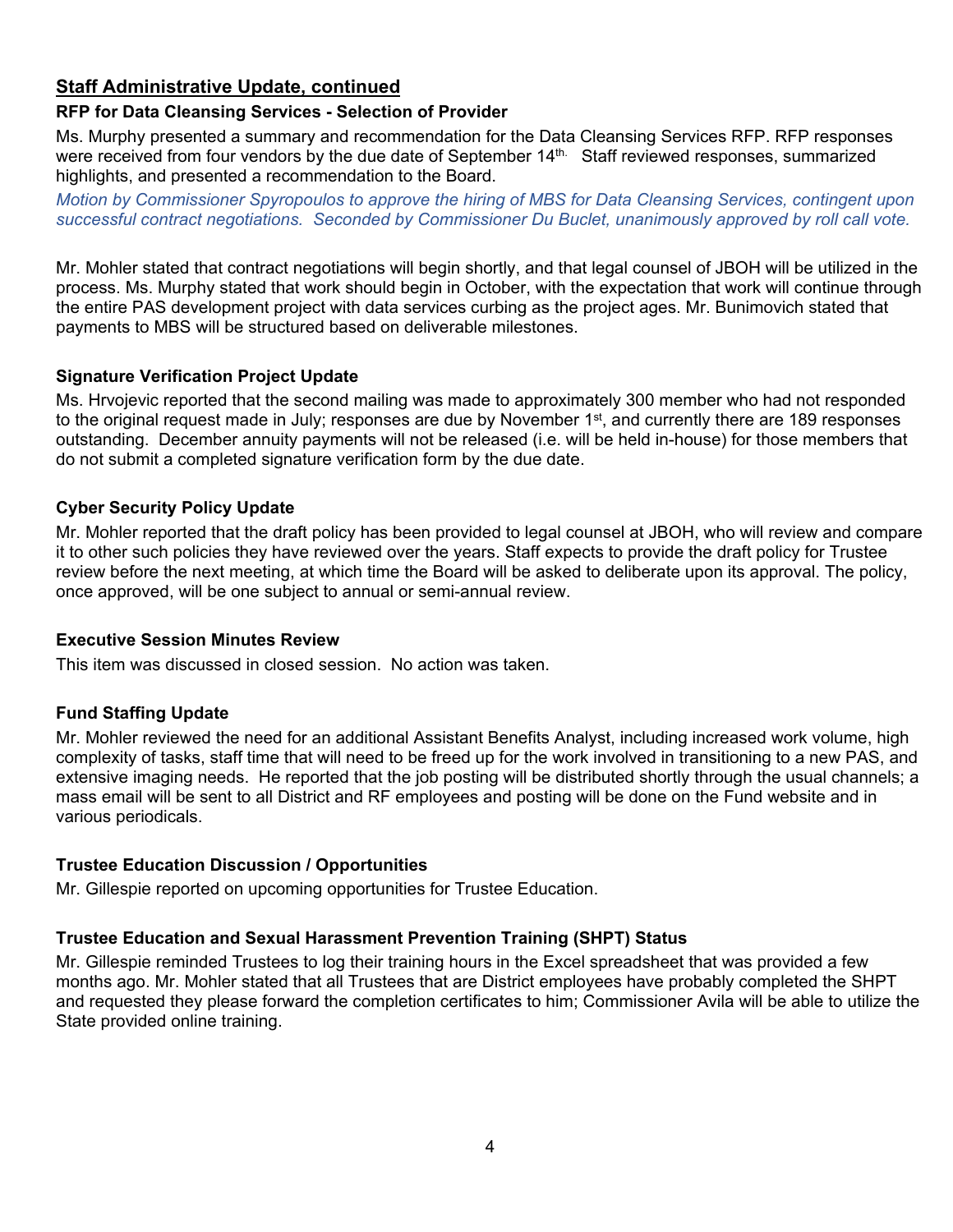# **Legal & Legislative**

# **District Retiree Health Care Administration Support Transition – Update**

Mr. Mohler reported that the Fund's fiduciary legal counsel (Joseph Burns and Taylor Muzzy of JBOH) had prepared a confidential attorney-client privileged Memorandum for Trustee review and is conducting individual Teams meetings with each Trustee on this matter; JBOH will notify Mr. Mohler of next steps when those discussions are concluded.

## **Meeting attendance (reminder)**

To ensure that the minutes of the meeting are properly recorded, anyone attending the meeting via teleconference outside the Board members, Fund consultants, and pertinent Fund staff, were asked to identify themselves and affiliation, if any.

(Mr. Jason Parks of Loop Capital Markets responded as present via teleconference at the Teams meeting)

# **Staff Investment Update(s)**

## **Core Real Estate Presentations by Managers**

**DWS** (via teleconference) - Mr. Kevin Sheehan, Ms. Sandy Johnson and Mr. Norton O'Meara presented a report on the DWS RREEF America REIT II, focusing on year-to-date performance and attribution.

**UBS** (via teleconference)– Mr. Paul Canning, Ms. Maria Bascetta and Ms. Kelly Roberts presented an organizational update and performance report on the UBS Trumbull Property Fund. Discussion ensued; Mr. Canning agreed to provide Q3 performance and attribution when available.

#### **Current vs. Target Asset Allocation**

Mr. Gillespie presented to the Retirement Board the Fund's current asset allocation compared to the target allocation.

## **Watchlist Update**

Mr. Gillespie commented on the current Watchlist which currently lists two managers.

## **Post Transition Report - Large Cap Growth**

Mr. Gillespie reported on the recent transition of approximately \$80M in funds transitioned from Decatur Capital to the SSgA S&P500 Index Fund. Discussion ensued.

## **MWRDRF Investment Policy Revisions Update** - deferred until next meeting

## **MWRDRF Professional Investment Services Policy Revisions**- deferred until next meeting

## **RFP International Equity - Developed Countries - Update**

Mr. Gillespie reported that 89 firms responded to the RFP for Developed International Equity by the deadline of September  $10<sup>th</sup>$  – some respondents were large cap, some were small, 11 were Illinois firms, and over 25% of respondents were MWDBE firms. Mr. Obed and Mr. Mohler commented on the large number of responses and expects that Marquette will help develop a short list of true contenders after a review of qualitative and quantitative data over the next few weeks, and will be able to prescribe next steps after that process is completed.